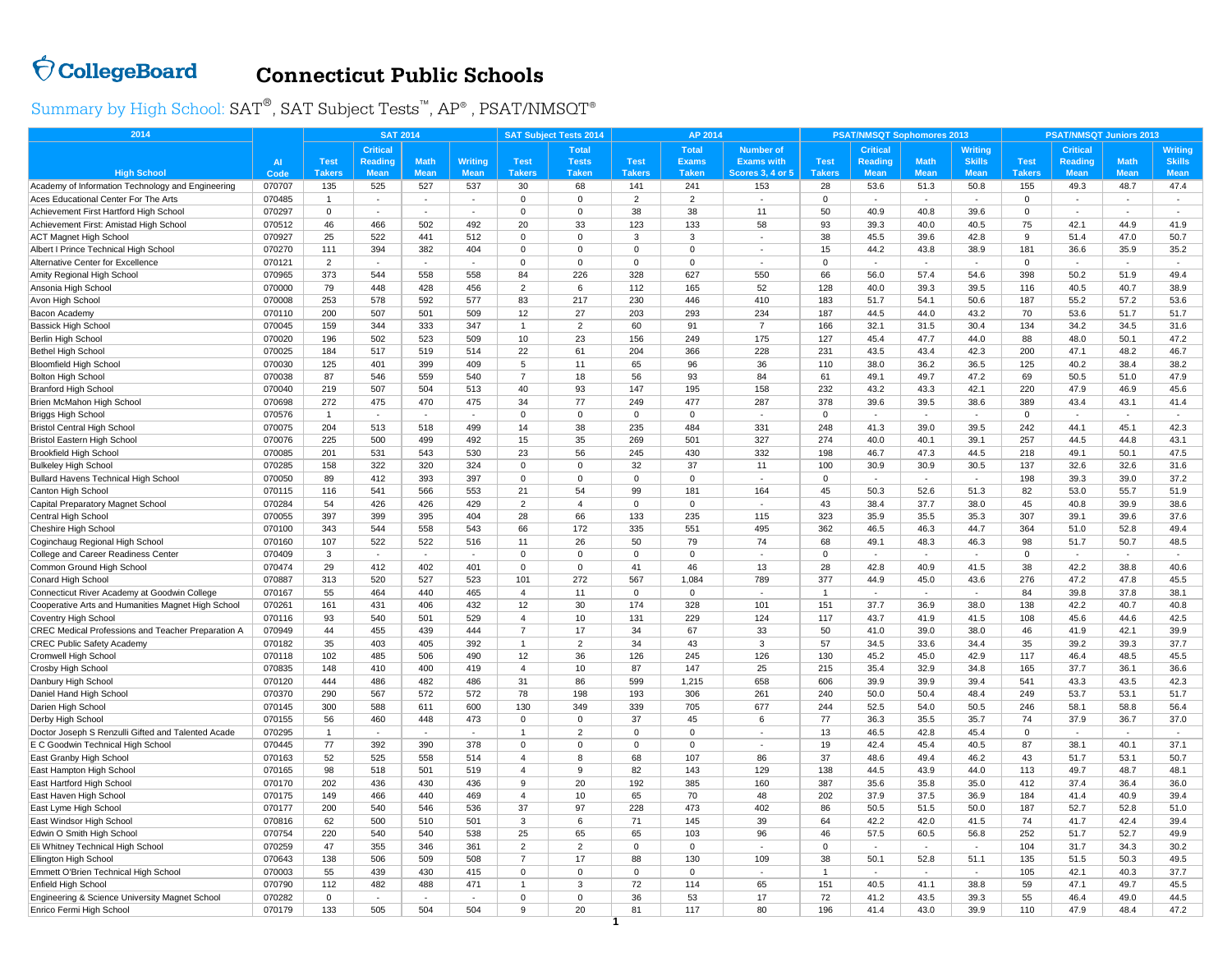| 2014                                                                 |                  | <b>SAT 2014</b> |                          |                          |                |                | <b>SAT Subject Tests 2014</b> |                 | AP 2014        |                          |                | <b>PSAT/NMSQT Sophomores 2013</b> |                          |                          | <b>PSAT/NMSQT Juniors 2013</b> |                 |              |                          |
|----------------------------------------------------------------------|------------------|-----------------|--------------------------|--------------------------|----------------|----------------|-------------------------------|-----------------|----------------|--------------------------|----------------|-----------------------------------|--------------------------|--------------------------|--------------------------------|-----------------|--------------|--------------------------|
|                                                                      |                  |                 | <b>Critical</b>          |                          |                |                | <b>Total</b>                  |                 | <b>Total</b>   | <b>Number of</b>         |                | <b>Critical</b>                   |                          | Writing                  |                                | <b>Critical</b> |              | <b>Writing</b>           |
|                                                                      | <b>AI</b>        | <b>Test</b>     | <b>Reading</b>           | <b>Math</b>              | <b>Writing</b> | <b>Test</b>    | <b>Tests</b>                  | <b>Test</b>     | <b>Exams</b>   | <b>Exams with</b>        | <b>Test</b>    | <b>Reading</b>                    | <b>Math</b>              | <b>Skills</b>            | <b>Test</b>                    | Reading         | <b>Math</b>  | <b>Skills</b>            |
| <b>High School</b>                                                   | Code             | <b>Takers</b>   | <b>Mean</b>              | <b>Mean</b>              | <b>Mean</b>    | <b>Takers</b>  | <b>Taken</b>                  | <b>Takers</b>   | <b>Taken</b>   | <b>Scores 3, 4 or 5</b>  | <b>Takers</b>  | Mean                              | <b>Mean</b>              | <b>Mean</b>              | <b>Takers</b>                  | <b>Mean</b>     | <b>Mean</b>  | <b>Mean</b>              |
| Explorations                                                         | 070958           | $\overline{2}$  | $\sim$                   | $\sim$                   | $\sim$         | $\mathbf 0$    | $\mathbf 0$                   | $\mathbf{0}$    | $\mathbf{0}$   |                          | $\mathbf{1}$   | $\sim$                            | $\sim$                   | $\sim$                   | 19                             | 40.4            | 38.4         | 40.2                     |
| Fairchild Wheeler Intermagnet High School IT/Softw                   | 070073           | $\mathbf 0$     | $\sim$                   | $\sim$                   | $\sim$         | $\mathbf 0$    | $\mathbf 0$                   | $\mathbf 0$     | $\mathbf 0$    | $\overline{\phantom{a}}$ | 66             | 37.8                              | 37.5                     | 35.9                     | $\mathbf 0$                    |                 | $\sim$       | $\sim$                   |
| Fairchild Wheeler Intermagnet High School Phys Sci                   | 070072           | $\mathbf 0$     | $\sim$                   | $\sim$                   | $\sim$         | $\Omega$       | $\Omega$                      | $\mathbf 0$     | $\Omega$       | ٠                        | 68             | 41.0                              | 41.4                     | 38.2                     | $\Omega$                       |                 | $\sim$       | $\sim$                   |
| Fairchild Wheeler Intermagnet High School Zoologic                   | 070074           | $\mathbf 0$     | $\sim$                   | $\sim$                   | $\sim$         | $\mathbf 0$    | $\mathbf{0}$                  | $\mathbf 0$     | $\mathbf 0$    | $\sim$                   | 70             | 40.1                              | 38.9                     | 38.6                     | $\mathbf 0$                    | $\sim$          | $\sim$       | $\sim$                   |
| Fairfield Ludlowe High School                                        | 070187           | 309             | 555                      | 553                      | 565            | 101            | 247                           | 333             | 629            | 569                      | 161            | 53.1                              | 52.6                     | 51.8                     | 305                            | 52.3            | 52.6         | 50.8                     |
| Fairfield Warde High Schoo                                           | 070186           | 305             | 543                      | 548                      | 544            | 73             | 190                           | 309             | 595            | 521                      | 151            | 52.4                              | 53.0                     | 50.0                     | 231                            | 52.6            | 53.8         | 51.6                     |
| Farmington High School                                               | 070805           | 298             | 548                      | 571                      | 551            | 80             | 228                           | 398             | 882            | 662                      | 289            | 47.3                              | 48.5                     | 45.3                     | 298                            | 51.3            | 52.5         | 49.7                     |
| Farmington Valley Diagnostic Center<br>Francis T Maloney High School | 070879           | $\Omega$        | $\sim$                   | $\sim$                   | $\sim$         | $\Omega$<br>13 | $\mathbf{0}$                  | $\Omega$<br>127 | $\mathbf{0}$   | $\sim$                   | 3<br>195       | $\sim$                            | $\sim$                   | $\sim$                   | 3<br>188                       | $\sim$<br>41.2  | $\sim$       | $\sim$                   |
|                                                                      | 070382           | 145             | 469                      | 464                      | 467            |                | 34                            |                 | 196            | 69                       |                | 39.2                              | 38.3                     | 37.3                     |                                |                 | 40.7         | 39.3                     |
| Frank S Bunnell High School                                          | 070756<br>070215 | 247<br>519      | 468<br>549               | 472<br>576               | 476<br>552     | 12<br>181      | 36<br>494                     | 52<br>520       | 83<br>800      | 56<br>716                | 152<br>346     | 43.9<br>49.3                      | 41.9<br>52.6             | 42.8<br>48.6             | 148<br>402                     | 46.8<br>52.8    | 45.5<br>55.4 | 45.3<br>51.9             |
| Glastonbury High School<br>Global Communications Academy             | 070290           | $\mathbf 0$     | $\overline{\phantom{a}}$ | $\overline{\phantom{a}}$ | $\sim$         | $\Omega$       | $\mathbf 0$                   | -1              | 2              |                          | 35             | 35.6                              | 34.7                     | 32.7                     | $\mathbf 0$                    |                 | $\sim$       | $\sim$                   |
| Global Experience Magnet School                                      | 070031           | 29              | 426                      | 412                      | 417            | $\Omega$       | $\Omega$                      | $\overline{0}$  | $\mathbf 0$    | $\sim$                   | 30             | 40.1                              | 38.6                     | 37.8                     | 26                             | 40.0            | 38.8         | 39.4                     |
| <b>Granby Memorial High School</b>                                   | 070217           | 184             | 540                      | 548                      | 533            | 20             | 45                            | 203             | 353            | 246                      | 188            | 47.1                              | 47.3                     | 44.9                     | 153                            | 50.1            | 51.4         | 48.2                     |
| Grasso Southeastern Technical High School                            | 070254           | 49              | 431                      | 409                      | 417            | $\Omega$       | $\mathbf 0$                   | 27              | 48             | $\overline{7}$           | 53             | 37.2                              | 38.5                     | 36.0                     | 72                             | 38.5            | 38.9         | 37.5                     |
| Great Path Academy at Manchester Community College                   | 070372           | 49              | 425                      | 400                      | 428            | $\mathbf 0$    | $\mathbf 0$                   | $\mathbf 0$     | $\mathbf 0$    | $\sim$                   | 50             | 39.0                              | 38.5                     | 39.4                     | 60                             | 39.4            | 38.0         | 36.5                     |
| Greater Hartford Academy Mathematics And Science                     | 070276           | 37              | 527                      | 532                      | 522            | 9              | 23                            | 57              | 136            | 95                       | 104            | 47.4                              | 49.8                     | 45.3                     | 43                             | 51.3            | 53.8         | 45.6                     |
| Greater Hartford Academy of the Arts                                 | 070275           | 93              | 464                      | 425                      | 449            | $\overline{2}$ | 5                             | 69              | 82             | 38                       | 111            | 42.3                              | 39.2                     | 41.1                     | 105                            | 45.5            | 41.3         | 44.4                     |
| Greater Hartford Classical Magnet School                             | 070306           | 79              | 473                      | 442                      | 473            | 9              | 26                            | 26              | 26             | $\overline{7}$           | 91             | 42.2                              | 41.4                     | 40.0                     | 81                             | 44.6            | 43.7         | 43.1                     |
| Greenwich High School                                                | 070240           | 578             | 558                      | 578                      | 573            | 231            | 636                           | 782             | 1,974          | 1,669                    | 588            | 47.5                              | 50.1                     | 46.3                     | 556                            | 52.3            | 54.4         | 50.8                     |
| Griswold High School                                                 | 070325           | 95              | 471                      | 464                      | 479            | 5              | 15                            | 42              | 54             | 35                       | 133            | 42.7                              | 41.2                     | 42.7                     | 124                            | 44.8            | 43.7         | 43.1                     |
| Guilford High School                                                 | 070255           | 255             | 550                      | 563                      | 555            | 70             | 166                           | 248             | 474            | 402                      | 125            | 51.7                              | 52.2                     | 49.7                     | 197                            | 54.2            | 54.6         | 52.3                     |
| H C Wilcox Technical High School                                     | 070385           | 83              | 457                      | 444                      | 453            | $\overline{2}$ | $\overline{4}$                | 17              | 17             | $\Omega$                 | $\Omega$       | $\overline{\phantom{a}}$          | $\overline{\phantom{a}}$ |                          | 149                            | 44.6            | 44.4         | 41.3                     |
| H H Ellis Technical School                                           | 070133           | 28              | 471                      | 451                      | 441            | $\Omega$       | $\mathbf 0$                   | $\overline{0}$  | $\mathbf 0$    | $\sim$                   | 33             | 41.2                              | 43.3                     | 40.4                     | 107                            | 41.4            | 41.9         | 38.6                     |
| Haddam-Killingworth High School                                      | 070324           | 128             | 525                      | 514                      | 524            | 9              | 23                            | 119             | 200            | 155                      | 141            | 46.4                              | 45.1                     | 45.4                     | 159                            | 49.8            | 49.5         | 48.5                     |
| Hall High School                                                     | 070900           | 319             | 546                      | 546                      | 546            | 78             | 203                           | 489             | 877            | 633                      | 342            | 47.3                              | 47.1                     | 45.4                     | 300                            | 51.8            | 52.1         | 49.2                     |
| Hamden High School                                                   | 070260           | 342             | 477                      | 464                      | 473            | 56             | 123                           | 318             | 474            | 236                      | 361            | 41.0                              | 39.7                     | 39.8                     | 292                            | 45.4            | 44.6         | 43.6                     |
| Hartford Culinary Arts Academy                                       | 070307           | 66              | 323                      | 321                      | 323            | $\Omega$       | $\Omega$                      | $\mathbf 0$     | $\Omega$       | $\sim$                   | 54             | 31.2                              | 32.8                     | 29.5                     | 32                             | 29.4            | 34.0         | 30.7                     |
| Hartford Magnet Trinity College Academy                              | 070274           | $\mathbf 0$     | $\sim$                   | $\sim$                   | $\sim$         | $\Omega$       | $\mathbf 0$                   | 45              | 64             | 34                       | 91             | 38.2                              | 38.2                     | 36.4                     | 70                             | 46.7            | 44.5         | 43.9                     |
| Hartford Public High School Engineering and Green                    | 070311           | 54              | 325                      | 321                      | 321            | $\Omega$       | $\mathbf 0$                   | $\mathbf 0$     | 0              | $\overline{\phantom{a}}$ | 53             | 31.4                              | 31.1                     | 29.7                     | 75                             | 33.1            | 35.0         | 32.3                     |
| Hartford Public High School Nursing Academy                          | 070271           | 95              | 325                      | 314                      | 336            | $\Omega$       | $\mathbf 0$                   | $\mathbf 0$     | $\mathbf 0$    | $\sim$                   | 72             | 31.3                              | 32.0                     | 31.1                     | 69                             | 32.9            | 33.8         | 32.1                     |
| Henry Abbott Technical High School                                   | 070123           | 60              | 444                      | 430                      | 420            | 2              | 6                             | $\mathbf 0$     | $\Omega$       | $\overline{\phantom{a}}$ | 124            | 39.7                              | 39.5                     | 38.8                     | 110                            | 40.3            | 40.5         | 38.2                     |
| High School in the Community                                         | 070487           | 41              | 364                      | 361                      | 373            | -1             | $\overline{2}$                | 29              | 45             | 12                       | 18             | 34.6                              | 36.3                     | 35.1                     | 43                             | 38.9            | 37.7         | 37.7                     |
| High School Inc - Insurance and Finance Academy                      | 070308           | 59              | 322                      | 331                      | 356            | $\mathbf 0$    | $\mathbf 0$                   | $\mathbf 0$     | $\mathbf 0$    | ÷,                       | 71             | 33.3                              | 32.1                     | 32.4                     | 65                             | 34.0            | 32.4         | 32.8                     |
| Hill Regional Career High School                                     | 070488           | 164             | 418                      | 419                      | 427            | 21             | 55                            | 168             | 320            | 99                       | 133            | 37.6                              | 37.8                     | 35.9                     | 160                            | 41.5            | 41.6         | 40.3                     |
| Housatonic Valley Regional High School                               | 070205           | 81              | 518                      | 508                      | 521            | 13             | 29                            | 30              | 52             | 38                       | 9              | 50.2                              | 52.2                     | 47.8                     | 82                             | 47.1            | 44.5         | 45.1                     |
| Howell Cheney Technical High School                                  | 070375           | 80              | 440                      | 420                      | 402            | $\Omega$       | $^{\circ}$                    | $\mathbf 0$     | $\mathbf 0$    | ÷,                       | 0              | $\blacksquare$                    | $\overline{\phantom{a}}$ | $\overline{\phantom{a}}$ | 114                            | 39.8            | 40.5         | 38.4                     |
| Hyde School of Health Sciences and Sports Medicine                   | 070268           | 39              | 355                      | 349                      | 356            | $\overline{1}$ | 2                             | 23              | 23             | $\overline{0}$           | 56             | 34.0                              | 34.7                     | 33.9                     | 46                             | 34.3            | 34.3         | 33.7                     |
| James Hillhouse High School                                          | 070495           | 188             | 367                      | 354                      | 367            | 2              | $\overline{4}$                | 96              | 138            | 22                       | 201            | 33.5                              | 34.7                     | 32.1                     | 159                            | 36.2            | 37.1         | 34.0                     |
| Joel Barlow High School                                              | 070638           | 216             | 565                      | 574                      | 582            | 59             | 159                           | 239             | 421            | 374                      | 251            | 48.7                              | 49.8                     | 47.1                     | 226                            | 53.4            | 54.0         | 50.7                     |
| John F Kennedy High Schoo                                            | 070840           | 140             | 431                      | 418                      | 430            | 6              | 16                            | 141             | 261            | 75                       | 146            | 41.1                              | 39.3                     | 39.2                     | 135                            | 40.3            | 40.0         | 39.3                     |
| Jonathan Law High School                                             | 070423           | 184             | 506                      | 512                      | 514            | 26             | 63                            | 292             | 530            | 268                      | 201            | 42.6                              | 42.6                     | 41.2                     | 75                             | 48.4            | 49.7         | 46.5                     |
| Joseph A Foran High School                                           | 070424           | 200             | 513                      | 507                      | 519            | 29             | 54                            | 266             | 497            | 348                      | 219            | 43.8                              | 43.0                     | 43.1                     | 112                            | 48.7            | 49.4         | 47.4                     |
| Journalism and Media Academy                                         | 070312           | 55              | 312                      | 327                      | 327            | $\Omega$       | $\Omega$                      | $\Omega$        | $\mathbf{0}$   | $\sim$                   | $\overline{2}$ | $\sim$                            | $\sim$                   | $\sim$                   | 35                             | 32.9            | 35.3         | 31.1                     |
| Killingly High School                                                | 070135           | 100             | 505                      | 466                      | 501            | 2              | 6                             | 82              | 118            | 71                       | 189            | 41.3                              | 39.2                     | 40.7                     | 169                            | 44.8            | 41.9         | 43.9                     |
| Kinsella Magnet School of Performing Arts                            | 070300           | $\mathbf 0$     | $\overline{\phantom{a}}$ | $\sim$                   | $\sim$         | $\Omega$       | $\Omega$                      | $\mathbf 0$     | $\mathbf 0$    | ÷,                       | 35             | 38.9                              | 35.5                     | 38.4                     | $\Omega$                       |                 | $\sim$       | $\overline{\phantom{a}}$ |
| Law and Government Academy at Hartford Public High                   | 070280           | 114             | 334                      | 328                      | 330            | 2              | $\overline{4}$                | $\mathbf 0$     | $\mathbf 0$    | $\overline{\phantom{a}}$ | 70             | 33.0                              | 32.5                     | 31.5                     | 42                             | 35.5            | 36.0         | 35.5                     |
| Ledyard High School                                                  | 070342           | 168             | 511                      | 518                      | 501            | 20             | 47                            | 96              | 134            | 111                      | 98             | 50.0                              | 48.8                     | 46.9                     | 114                            | 50.3            | 50.4         | 47.5                     |
| Lewis S Mills High School                                            | 070807           | 176             | 529                      | 545                      | 525            | 9              | 18                            | 139             | 214            | 171                      | 99             | 50.1                              | 52.5                     | 47.7                     | 105                            | 50.2            | 50.3         | 47.7                     |
| Litchfield High School                                               | 070355           | 64              | 539                      | 535                      | 546            | 10             | 26                            | 63              | 109            | 93                       | 47             | 49.5                              | 50.4                     | 49.4                     | 37                             | 55.3            | 52.6         | 55.4                     |
| Lyman Hall High School                                               | 070815           | 176             | 527                      | 519                      | 521            | 13             | 33                            | 166             | 259            | 184                      | 285            | 42.3                              | 41.4                     | 42.0                     | 242                            | 46.0            | 45.9         | 45.4                     |
| Lyman Memorial High School                                           | 070340           | 72              | 532                      | 518                      | 518            | $\overline{2}$ | $\overline{4}$                | 49              | 120            | 102                      | 55             | 48.9                              | 49.2                     | 45.9                     | 83                             | 49.2            | 49.0         | 47.6                     |
| Lyme-Old Lyme High School                                            | 070600           | 96              | 567                      | 550                      | 564            | 45             | 111                           | 123             | 227            | 193                      | 51             | 51.3                              | 51.3                     | 49.3                     | 80                             | 53.6            | 53.4         | 53.8                     |
| Manchester High School                                               | 070380           | 376             | 428                      | 424                      | 432            | 12             | 26                            | 175             | 280            | 174                      | 312            | 38.4                              | 37.2                     | 36.9                     | 298                            | 42.2            | 41.0         | 40.5                     |
| Marine Science Magnet High School                                    | 070252           | 20              | 528                      | 499                      | 505            | $\overline{2}$ | $\overline{4}$                | $\mathbf{1}$    | $\overline{1}$ | $\overline{\phantom{a}}$ | 78             | 45.3                              | 43.5                     | 42.7                     | 59                             | 49.0            | 48.7         | 47.4                     |
| Mark T Sheehan High School                                           | 070813           | 178             | 491                      | 481                      | 495            | 15             | 33                            | 138             | 205            | 143                      | 227            | 43.5                              | 42.1                     | 42.1                     | 172                            | 47.6            | 45.4         | 45.6                     |
| Masuk High School                                                    | 070753           | 255             | 519                      | 525                      | 517            | 39             | 100                           | 273             | 413            | 356                      | 268            | 46.9                              | 47.7                     | 45.2                     | 300                            | 50.1            | 50.5         | 48.1                     |
| Metropolitan Business Academy                                        | 070503           | 76              | 394                      | 381                      | 403            | 3              | 8                             | 41              | 47             | $\overline{7}$           | 105            | 36.5                              | 36.2                     | 35.4                     | 75                             | 40.9            | 40.2         | 39.2                     |
| Metropolitan Learning Center Magnet School                           | 070034           | 98              | 454                      | 467                      | 450            | 8              | 19                            | 124             | 223            | 81                       | 107            | 40.8                              | 40.2                     | 39.2                     | 82                             | 45.3            | 42.3         | 43.1                     |
| Middletown High School                                               | 070400           | 225             | 506                      | 490                      | 501            | 23             | 59                            | 183             | 318            | 204                      | 245            | 40.8                              | 39.3                     | 39.3                     | 250                            | 42.9            | 42.3         | 41.6                     |
| Montville High School                                                | 070599           | 113             | 505                      | 493                      | 506            | $\overline{7}$ | 13                            | 73              | 101            | 73                       | 162            | 42.2                              | 41.9                     | 40.4                     | 152                            | 46.6            | 45.0         | 44.6                     |
| Nathan Hale-Ray High School                                          | 070430           | 59              | 523                      | 490                      | 520            | 6              | 9                             | 41              | 69             | 55                       | 75             | 45.2                              | 42.5                     | 43.3                     | 106                            | 47.4            | 45.6         | 45.4                     |
| Naugatuck High School                                                | 070440           | 192             | 480                      | 473                      | 473            | 13             | 38                            | 157             | 228            | 126                      | 233            | 40.7                              | 39.7                     | 39.4                     | 245                            | 42.2            | 41.6         | 41.1                     |
| New Britain High School                                              | 070455           | 234             | 438                      | 443                      | 441            | 12             | 32                            | 202             | 333            | 141                      | 470            | 34.5                              | 35.6                     | 33.5                     | 268                            | 39.0            | 38.7         | 37.4                     |
| New Canaan High School                                               | 070465           | 279             | 583                      | 594                      | 594            | 141            | 405                           | 319             | 694            | 641                      | 94             | 56.3                              | 58.7                     | 54.1                     | 279                            | 54.5            | 56.2         | 53.1                     |
|                                                                      |                  |                 |                          |                          |                |                |                               | $\mathbf{2}$    |                |                          |                |                                   |                          |                          |                                |                 |              |                          |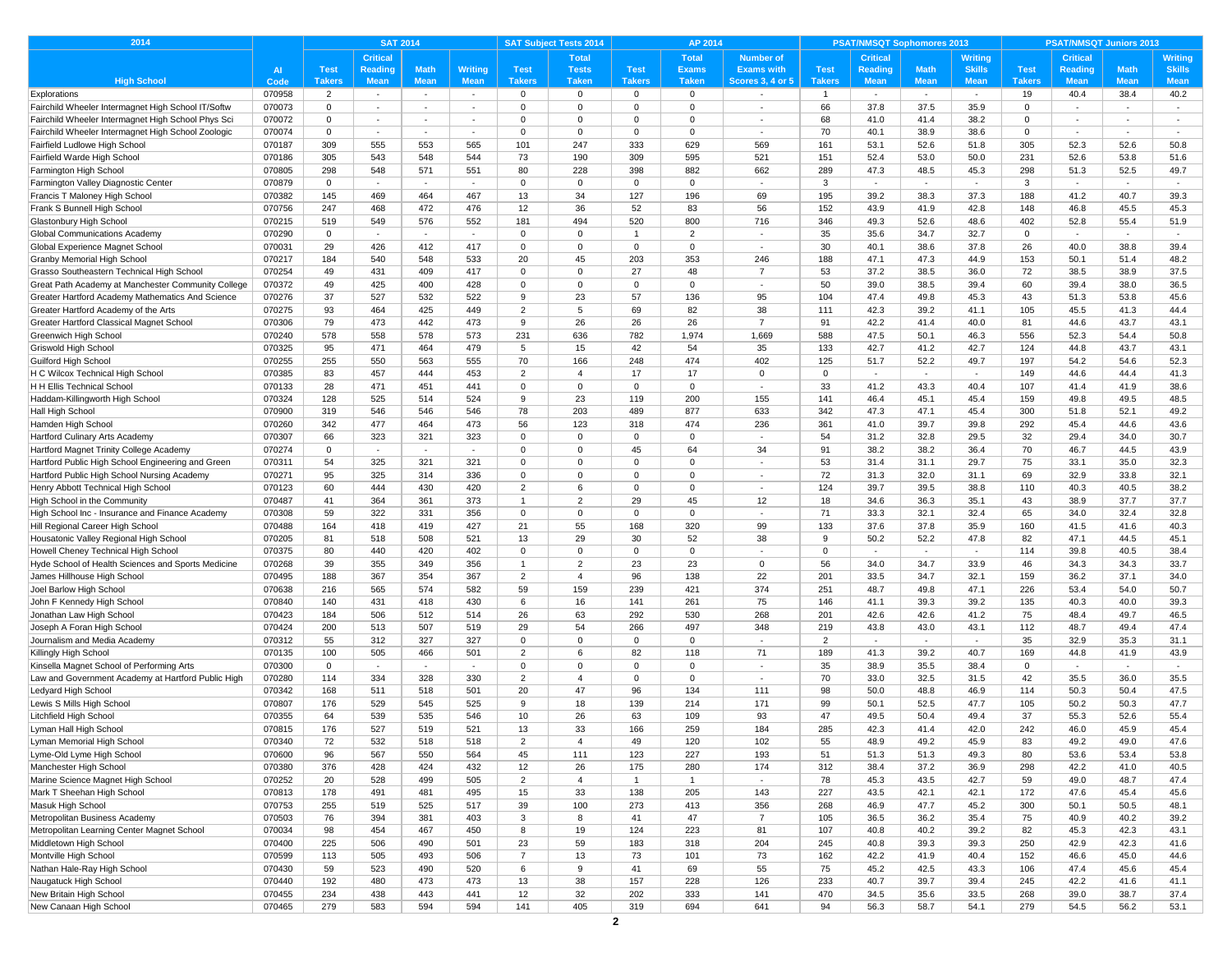| 2014                                                  | <b>SAT 2014</b>  |                      |             |             |                | <b>SAT Subject Tests 2014</b><br>AP 2014 |                |                   |                |                          |                | <b>PSAT/NMSQT Sophomores 2013</b> |                          |                          | <b>PSAT/NMSQT Juniors 2013</b> |                 |                |                |  |
|-------------------------------------------------------|------------------|----------------------|-------------|-------------|----------------|------------------------------------------|----------------|-------------------|----------------|--------------------------|----------------|-----------------------------------|--------------------------|--------------------------|--------------------------------|-----------------|----------------|----------------|--|
|                                                       |                  |                      | Critical    |             |                |                                          | <b>Total</b>   |                   | <b>Total</b>   | <b>Number of</b>         |                | <b>Critical</b>                   |                          | Writing                  |                                | <b>Critical</b> |                | Writing        |  |
|                                                       | <b>AI</b>        | <b>Test</b>          | Reading     | <b>Math</b> | <b>Writing</b> | <b>Test</b>                              | <b>Tests</b>   | <b>Test</b>       | <b>Exams</b>   | <b>Exams with</b>        | <b>Test</b>    | Reading                           | <b>Math</b>              | <b>Skills</b>            | <b>Test</b>                    | <b>Reading</b>  | <b>Math</b>    | <b>Skills</b>  |  |
| <b>High School</b>                                    | Code             | Takers               | <b>Mean</b> | <b>Mean</b> | <b>Mean</b>    | <b>Takers</b>                            | <b>Taken</b>   | <b>Takers</b>     | <b>Taken</b>   | <b>Scores 3, 4 or 5</b>  | <b>Takers</b>  | <b>Mean</b>                       | <b>Mean</b>              | <b>Mean</b>              | <b>Takers</b>                  | <b>Mean</b>     | <b>Mean</b>    | <b>Mean</b>    |  |
| New Fairfield High School                             | 070476           | 203                  | 530         | 521         | 520            | 15                                       | 40             | 238               | 457            | 277                      | 176            | 47.2                              | 47.2                     | 44.9                     | 154                            | 49.9            | 49.3           | 48.2           |  |
| New Haven Academy                                     | 070281           | 62                   | 424         | 424         | 432            | 10                                       | 23             | 27                | 38             | 8                        | 63             | 35.7                              | 34.7                     | 35.5                     | 52                             | 41.6            | 40.9           | 40.5           |  |
| New London High School                                | 070530           | 144                  | 402         | 405         | 403            | $\overline{7}$                           | 15             | 133               | 170            | 42                       | 174            | 39.1                              | 40.7                     | 36.7                     | 124                            | 40.7            | 40.9           | 38.2           |  |
| New Milford High School                               | 070545           | 294                  | 512         | 532         | 511            | 22                                       | 53             | 198               | 333            | 264                      | 146            | 49.0                              | 49.1                     | 47.4                     | 202                            | 50.5            | 49.9           | 47.5           |  |
| Newington High School                                 | 070525           | 277                  | 515         | 513         | 519            | 18                                       | 45             | 244               | 435            | 301                      | 275            | 41.3                              | 41.8                     | 40.5                     | 300                            | 46.3            | 46.7           | 44.8           |  |
| Newtown High School                                   | 070550           | 368                  | 542         | 564         | 542            | 62                                       | 161            | 432               | 776            | 643                      | 8              | 57.3                              | 57.9                     | 57.9                     | 417                            | 50.1            | 51.4           | 48.5           |  |
| Nonnewaug High Schoo                                  | 070970           | 180                  | 512         | 508         | 502            | 19                                       | 37             | 200               | 348            | 231                      | 63             | 50.0                              | 50.1                     | 48.2                     | 91                             | 51.4            | 49.7           | 49.6           |  |
| North Branford High School                            | 070563           | 99                   | 514         | 505         | 515            | 3                                        | 8              | 82                | 140            | 123                      | 123            | 41.4                              | 42.5                     | 39.9                     | 155                            | 45.4            | 46.2           | 43.9           |  |
| North Haven High School                               | 070570           | 250                  | 517         | 524         | 520            | 32                                       | 78             | 152               | 259            | 209                      | 230            | 42.9                              | 44.0                     | 42.6                     | 221                            | 46.5            | 47.3           | 45.9           |  |
| Northwestern Regional High School                     | 070962           | 147                  | 544         | 543         | 534            | 6                                        | 18             | 77                | 117            | 115                      | $\Omega$       | $\sim$                            | $\sim$                   | $\sim$                   | 82                             | 51.3            | 50.4           | 49.3           |  |
| Norwalk High School                                   | 070580           | 251<br>359           | 475<br>498  | 472<br>495  | 481<br>494     | 44<br>36                                 | 83<br>99       | 311<br>205        | 515<br>318     | 291<br>243               | 327<br>509     | 41.0<br>40.4                      | 41.0<br>40.2             | 40.2<br>39.6             | 313<br>505                     | 43.3<br>44.1    | 43.6<br>44.0   | 41.7<br>43.3   |  |
| Norwich Free Academy<br>Norwich Technical High School | 070590<br>070595 | 78                   | 473         | 457         | 449            | $\mathbf{1}$                             | $\overline{2}$ | $\overline{1}$    | $\mathbf{1}$   | ×.                       | 81             | 43.5                              | 43.1                     | 41.7                     | 113                            | 43.2            | 42.8           | 39.8           |  |
| Old Saybrook High School                              | 070605           | 109                  | 515         | 517         | 519            | 17                                       | 37             | 113               | 215            | 182                      | 121            | 46.4                              | 43.3                     | 45.1                     | 118                            | 49.7            | 49.9           | 48.6           |  |
| Oliver Wolcott Technical High School                  | 070793           | 55                   | 457         | 457         | 434            | $\Omega$                                 | $\mathbf 0$    | 16                | 16             | 3                        | 20             | 46.4                              | 44.1                     | 41.4                     | 71                             | 43.5            | 43.5           | 41.5           |  |
| <b>OPPortunity High School</b>                        | 070309           | 38                   | 296         | 292         | 307            | $\mathbf 0$                              | $\mathbf 0$    | $\mathbf 0$       | $\mathbf 0$    | $\sim$                   | $\Omega$       |                                   | $\sim$                   |                          | $\mathbf 0$                    |                 | $\sim$         | $\sim$         |  |
| Orville H Platt High School                           | 070388           | 142                  | 459         | 461         | 458            | 3                                        | 6              | 120               | 155            | 41                       | 223            | 36.7                              | 36.9                     | 35.5                     | 224                            | 38.6            | 38.3           | 36.5           |  |
| Oxford High School                                    | 070929           | 152                  | 508         | 502         | 517            | 17                                       | 47             | 109               | 231            | 187                      | 17             | 47.9                              | 46.8                     | 48.2                     | 59                             | 53.3            | 51.8           | 50.3           |  |
| Parish Hill High-Middle School                        | 070093           | 21                   | 506         | 517         | 486            | $\Omega$                                 | $\Omega$       | 28                | 53             | 33                       | 25             | 39.6                              | 38.3                     | 40.4                     | 47                             | 45.1            | 46.2           | 43.1           |  |
| Pathways to Technology Magnet School                  | 070304           | 64                   | 419         | 432         | 423            | $\overline{1}$                           | 1              | 17                | 35             | 20                       | 92             | 38.2                              | 39.2                     | 37.5                     | 61                             | 42.2            | 43.1           | 40.1           |  |
| Plainfield High School                                | 070090           | 138                  | 453         | 439         | 450            | 8                                        | 14             | 66                | 106            | 51                       | 158            | 40.3                              | 40.3                     | 39.0                     | 145                            | 43.7            | 42.1           | 42.3           |  |
| Plainville High School                                | 070610           | 126                  | 494         | 489         | 492            | 6                                        | 15             | 191               | 320            | 137                      | 181            | 41.0                              | 41.7                     | 40.2                     | 149                            | 43.7            | 45.5           | 43.1           |  |
| Platt Technical High School                           | 070426           | 126                  | 454         | 453         | 440            | 3                                        | $\overline{7}$ | $\Omega$          | $\Omega$       |                          | $\Omega$       |                                   | $\overline{\phantom{a}}$ | $\overline{\phantom{a}}$ | 161                            | 42.1            | 42.1           | 39.4           |  |
| Polly T McCabe Center                                 | 070513           | $\mathbf 0$          | $\sim$      | $\sim$      | $\sim$         | $\Omega$                                 | $\mathbf 0$    | $\mathbf 0$       | $\Omega$       | $\sim$                   | $\overline{1}$ | $\sim$                            | $\sim$                   | $\sim$                   | $\mathbf 0$                    | $\sim$          | $\sim$         | $\sim$         |  |
| Pomperaug High School                                 | 070685           | 280                  | 536         | 551         | 535            | 34                                       | 90             | 249               | 453            | 392                      | 73             | 52.6                              | 53.6                     | 51.1                     | 276                            | 51.4            | 51.4           | 48.9           |  |
| Portland High School                                  | 070620           | 81                   | 510         | 525         | 508            | 8                                        | 18             | 26                | 36             | 17                       | 41             | 49.3                              | 50.3                     | 47.7                     | 83                             | 47.7            | 49.5           | 46.6           |  |
| Putnam High School                                    | 070630           | 33                   | 474         | 476         | 459            | $\overline{1}$                           | $\overline{2}$ | 52                | 85             | 31                       | 48             | 40.6                              | 39.2                     | 38.1                     | 51                             | 43.4            | 43.5           | 42.1           |  |
| Quinebaug Middle College                              | 070136           | 10                   | 478         | 412         | 448            | $\Omega$                                 | $\mathbf 0$    | $\overline{1}$    | $\overline{1}$ | $\sim$                   | $\Omega$       | $\sim$                            | $\sim$                   | $\sim$                   | 22                             | 40.0            | 38.0           | 38.1           |  |
| Rham High School                                      | 070323           | 251                  | 554         | 549         | 545            | 29                                       | 69             | 204               | 326            | 294                      | 72             | 51.8                              | 52.6                     | 49.6                     | 232                            | 50.7            | 52.8           | 49.7           |  |
| Ridgefield High School                                | 070640           | 437                  | 583         | 583         | 588            | 164                                      | 429            | 598               | 1,380          | 1,267                    | 247            | 52.4                              | 53.0                     | 50.8                     | 266                            | 56.2            | 56.7           | 54.8           |  |
| Riverside Education Academ                            | 070514           | 14                   | 308         | 280         | 324            | $\Omega$                                 | $\mathbf 0$    | $\mathbf 0$       | $\mathbf 0$    | $\sim$                   | 5              | 25.0                              | 27.8                     | 27.2                     | 3                              | ٠               | $\sim$         | $\sim$         |  |
| Robert E Fitch Senior High School                     | 070435           | 196                  | 512         | 496         | 501            | 27                                       | 69             | 202               | 376            | 180                      | 232            | 40.7                              | 42.0                     | 40.4                     | 64                             | 52.9            | 53.2           | 50.9           |  |
| Rockville High School                                 | 070645           | 172                  | 500         | 496         | 510            | 12                                       | 29             | 51                | 64             | 48                       | 160            | 42.7                              | 40.3                     | 40.1                     | 177                            | 45.3            | 43.1           | 43.8           |  |
| Rocky Hill High Schoo                                 | 070648           | 146                  | 490         | 501         | 501            | 9                                        | 18             | 97                | 150            | 105                      | 160            | 42.5                              | 43.8                     | 41.9                     | 175                            | 47.0            | 49.3           | 45.9           |  |
| Seymour High Schoo                                    | 070660           | 95                   | 496         | 505         | 494            | $\overline{2}$                           | $\overline{4}$ | 110               | 162            | 85                       | 154            | 40.7                              | 42.3                     | 41.3                     | 131                            | 43.6            | 44.7           | 42.1           |  |
| Shelton High School                                   | 070665           | 294                  | 500         | 512         | 500            | 23                                       | 57             | 270               | 438            | 337                      | 371            | 43.8                              | 45.3                     | 42.1                     | 193                            | 48.9            | 50.9           | 47.4           |  |
| Shepaug Valley High School                            | 070830           | 57                   | 524         | 509         | 527            | 8                                        | 18             | 28                | 38             | 29                       | 62             | 48.3                              | 49.2                     | 48.0                     | 57                             | 52.1            | 50.6           | 49.4           |  |
| Simsbury High School                                  | 070675           | 365                  | 563         | 577         | 569            | 93                                       | 268            | 476               | 974            | 761                      | 346            | 48.8                              | 50.2                     | 47.8                     | 312                            | 53.0            | 54.1           | 52.3           |  |
| Somers High School                                    | 070683           | 95                   | 518         | 527         | 516            | 3                                        | $\overline{7}$ | 50                | 66             | 46                       | 106            | 43.7                              | 45.7                     | 42.1                     | 52                             | 48.0            | 51.6           | 47.1           |  |
| Sound School                                          | 070516           | 83                   | 481         | 475         | 472            | 12                                       | 29             | 39                | 49             | 26<br>453                | 80<br>303      | 39.8                              | 40.1                     | 37.3                     | 64<br>312                      | 41.6<br>48.7    | 42.7           | 39.4           |  |
| South Windsor High School                             | 070700           | 286<br>409           | 541         | 552<br>536  | 535<br>520     | 36<br>14                                 | 86<br>33       | 303<br>253        | 548<br>441     | 339                      | 458            | 47.2<br>43.4                      | 48.7<br>44.9             | 45.6<br>42.0             | 459                            | 47.1            | 51.5           | 46.5<br>46.1   |  |
| Southington High School                               | 070690           | 96                   | 518<br>412  | 424         | 435            | 6                                        | 11             | 34                | 39             | 19                       | 102            | 38.5                              | 40.0                     | 37.3                     | 94                             | 39.6            | 49.4<br>42.2   | 38.6           |  |
| Sport and Medical Sciences Academy                    | 070291           |                      |             |             |                | -1                                       | $\overline{2}$ |                   |                |                          |                |                                   |                          |                          |                                |                 |                |                |  |
| Stafford High School<br>Stamford Academy              | 070705<br>070746 | 79<br>$\overline{7}$ | 507<br>373  | 525<br>290  | 512<br>341     | $\mathbf 0$                              | $\mathbf 0$    | 32<br>$\mathbf 0$ | 34<br>$\Omega$ | 21<br>$\sim$             | 58<br>$\Omega$ | 47.4<br>$\sim$                    | 47.3<br>$\sim$           | 45.8<br>$\sim$           | 67<br>$\mathbf 0$              | 49.6<br>٠       | 49.2<br>$\sim$ | 46.7<br>$\sim$ |  |
| Stamford High School                                  | 070750           | 330                  | 454         | 467         | 459            | 35                                       | 82             | 366               | 651            | 397                      | 388            | 39.6                              | 39.7                     | 38.1                     | 391                            | 41.0            | 42.4           | 40.2           |  |
| Staples High School                                   | 070920           | 338                  | 583         | 593         | 591            | 164                                      | 402            | 533               | 1,130          | 1,035                    | -1             | $\sim$                            | $\sim$                   | ٠                        | 355                            | 56.7            | 56.6           | 55.3           |  |
| Stonington High School                                | 070607           | 138                  | 535         | 524         | 528            | 26                                       | 60             | 127               | 207            | 170                      | 183            | 44.5                              | 44.8                     | 42.8                     | 188                            | 48.8            | 48.0           | 45.9           |  |
| Stratford High Schoo                                  | 070755           | 189                  | 486         | 484         | 475            | 9                                        | 22             | 88                | 144            | 115                      | 53             | 47.6                              | 48.4                     | 46.8                     | 137                            | 44.8            | 46.4           | 43.8           |  |
| Suffield High School                                  | 070760           | 176                  | 534         | 541         | 527            | 16                                       | 44             | 179               | 374            | 294                      | 110            | 48.0                              | 50.6                     | 46.7                     | 197                            | 47.8            | 49.6           | 46.3           |  |
| Terryville High School                                | 070770           | 97                   | 468         | 487         | 467            |                                          | 4              | 59                | 91             | 40                       | 46             | 45.6                              | 43.3                     | 42.3                     | 39                             | 45.1            | 47.3           | 43.8           |  |
| Thames River Academy                                  | 070592           | $\overline{1}$       | $\sim$      | $\sim$      | $\sim$         | $\mathbf 0$                              | $\mathbf 0$    | $\mathbf{0}$      | $\mathbf 0$    | $\sim$                   | $\mathbf{0}$   | $\sim$                            | $\sim$                   | $\sim$                   | $\overline{0}$                 | ٠               | $\sim$         |                |  |
| The Bridge Academy                                    | 070048           | 35                   | 395         | 381         | 397            | $\Omega$                                 | $\mathbf 0$    | $\mathbf{0}$      | $\mathbf 0$    | $\sim$                   | 48             | 34.2                              | 35.1                     | 31.8                     | 40                             | 39.1            | 41.6           | 37.5           |  |
| The Connecticut International Baccalaureate Academ    | 070169           | 45                   | 547         | 556         | 539            | 10                                       | 25             | $\mathbf 0$       | $\mathbf 0$    | $\overline{\phantom{a}}$ | 51             | 47.4                              | 48.2                     | 46.0                     | 47                             | 50.0            | 50.9           | 49.3           |  |
| The Gilbert School                                    | 070960           | 47                   | 503         | 487         | 513            | 3                                        | 5              | 66                | 105            | 56                       | 85             | 39.7                              | 39.3                     | 39.0                     | 63                             | 41.8            | 45.4           | 41.9           |  |
| The Morgan School                                     | 070105           | 108                  | 524         | 506         | 534            | 18                                       | 40             | 51                | 67             | 61                       | 125            | 43.3                              | 42.3                     | 44.5                     | 126                            | 48.3            | 48.5           | 48.2           |  |
| Thomaston High School                                 | 070775           | 53                   | 504         | 495         | 510            | $\mathbf{1}$                             | $\overline{2}$ | 46                | 94             | 43                       | 54             | 41.5                              | 41.2                     | 42.1                     | 46                             | 46.7            | 47.7           | 45.8           |  |
| Three Rivers Middle College High School               | 070594           | 16                   | 467         | 458         | 447            | 0                                        | $\mathbf 0$    | $\mathbf 0$       | 0              | $\sim$                   | $\mathbf 0$    | $\sim$                            | $\sim$                   | $\sim$                   | 25                             | 43.4            | 42.1           | 41.9           |  |
| <b>Tolland High School</b>                            | 070792           | 183                  | 536         | 538         | 541            | 9                                        | 20             | 52                | 64             | 53                       | 28             | 53.5                              | 55.8                     | 53.5                     | 160                            | 52.0            | 53.6           | 50.4           |  |
| Torrington High School                                | 070795           | 142                  | 498         | 501         | 479            | $\mathbf{1}$                             | $\overline{2}$ | 97                | 170            | 56                       | 216            | 41.2                              | 40.4                     | 39.1                     | 70                             | 48.1            | 48.4           | 45.4           |  |
| Tourtellotte Memorial High School                     | 070565           | 40                   | 489         | 469         | 484            | $\mathbf 0$                              | $\mathbf 0$    | 15                | 20             | 6                        | 14             | 45.4                              | 46.6                     | 46.7                     | 40                             | 46.8            | 46.3           | 43.9           |  |
| <b>Trumbull High School</b>                           | 070800           | 481                  | 526         | 545         | 529            | 64                                       | 157            | 221               | 420            | 382                      | 214            | 51.0                              | 49.9                     | 49.4                     | 266                            | 52.1            | 52.8           | 50.3           |  |
| Two Rivers Magnet High School - CREC                  | 070279           | $\mathbf 0$          | $\sim$      | $\sim$      | $\sim$         | $\mathbf 0$                              | $\overline{0}$ | 9                 | 9              | 3                        | 80             | 37.0                              | 36.4                     | 35.0                     | $\overline{0}$                 | $\sim$          | $\sim$         | $\sim$         |  |
| University High School of Science and Engineering     | 070326           | 79                   | 499         | 507         | 498            | 21                                       | 57             | 43                | 53             | 37                       | 90             | 43.4                              | 47.0                     | 41.7                     | 86                             | 47.8            | 48.2           | 45.7           |  |
| Valley Regional High School                           | 070150           | 102                  | 545         | 527         | 535            | 13                                       | 33             | 109               | 159            | 126                      | 38             | 49.6                              | 51.0                     | 47.8                     | 80                             | 55.8            | 54.0           | 52.3           |  |